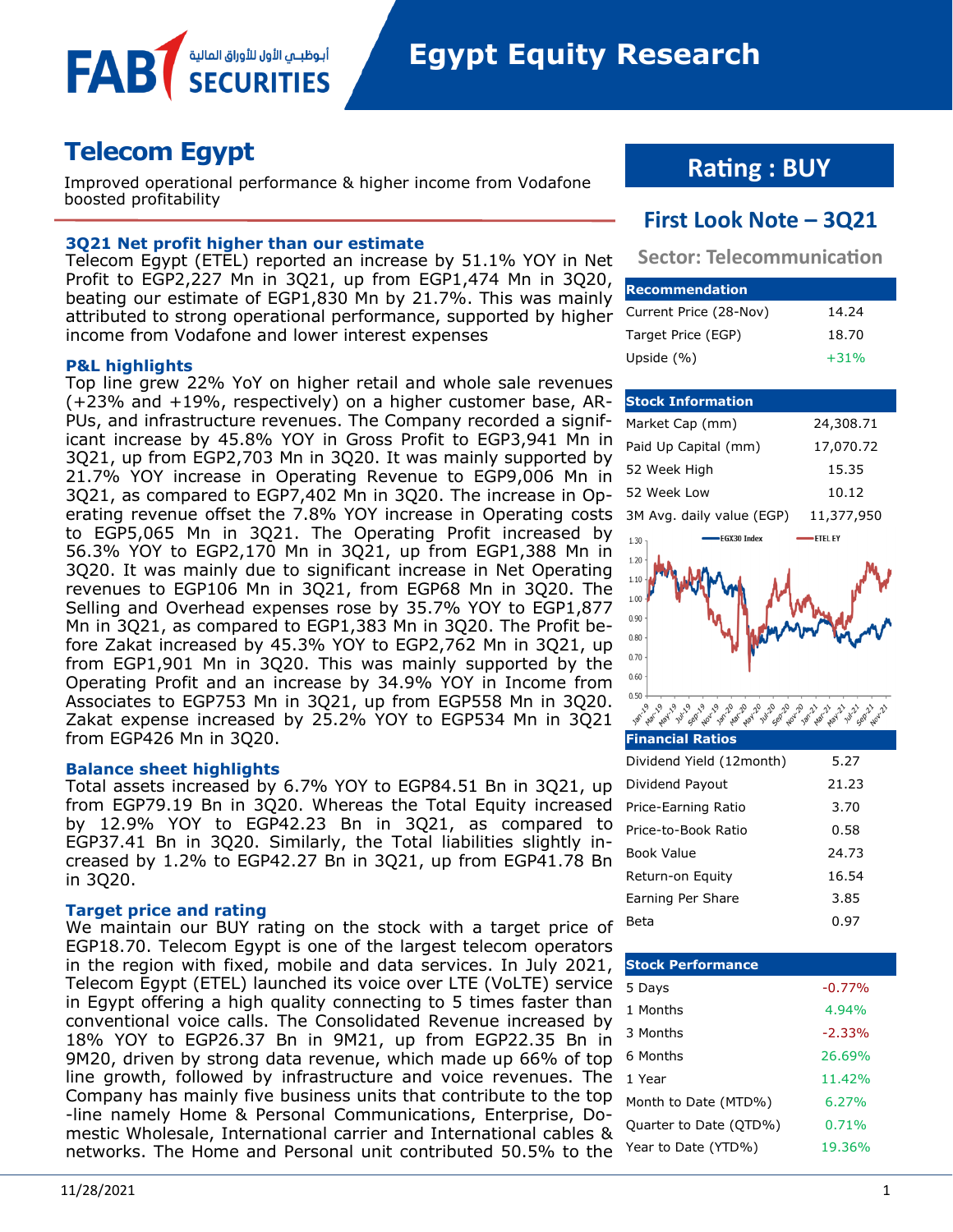

top-line in 9M21, followed by domestic wholesale. The Revenue from Home & Personal segment increased by 26.9% YOY mainly due to subscriber growth and increase in mobile & internet services. It was also supported by increase in ARPU. The Domestic segment grew by 17.3% YOY, supported by demand for transmission services related to MNOs and ISPs. The Enterprise segment increased by 18.2% YOY to EGP3.44 Bn in 9M21 and contributed 13% to the Consolidated Revenue. It was mainly due to complimentary access services and recognition of infrastructure projects. International cables & networks increased to EGP2.22 Bn in 9M21 up from EGP1.97 Bn in 9M20, an increase by 12.7% YOY and contributing to 8.4% of Total Revenues. The International carriers and declined by 6.1% YOY while contributing to 11.88% of Toal Revenues. The fixed line customers – Voice and Data have been following an increasing trend for almost 5 years now surpassing 40% market penetration in 9M21.

The operating Income reached EGP6.5 Bn in 9M21 compared to EGP4.11 Bn in 9M20, an increase by 57.8% YOY, supported by enhanced revenue mix and the cost optimization initiatives. EBITDA grew 37% YoY, recording a strong margin of 39.1% on a higher revenue mix and cost containment initiatives. The Net Profit increased robustly by 72.5% to EGP6.1 Bn in 9M21 up from EGP3.5 Bn in 9M20, mainly due to strong operating results and Vodafone Egypt's contribution via Investment Income.

The Cash from Operating Activities grew strongly YOY to EGP12.23 Bn as at end of 9M21 up from EGP5.72 Bn same period last year. The company reported robust performance in its Balance Sheet with Total Assets stable at EGP84.5 Bn as of September 30, 2021, while Total Liabilities decreasing by 7.5% YOY to EGP42.27 Bn in 3Q21 down from EGP45.7 Bn in 3Q20 mainly due to the decrease in Short-Term Loans and Credit Facilities.

Total Equity increased by 9% YOY reaching EGP42.23 Bn in 9M21 up from EGP38.73 Bn in 9M20, in line with the increase in profitability. Finally, given the modified Shareholders' Agreement signed between ETEL and Vodafone Group in June 2021, ETEL distributed a one-time Cash Dividend for EGP4.5 Bn over 2 tranches in 1Q21 and 3Q21 for EGP0.9 Bn and EGP3.6Bn, Based on the above. We assign a BUY rating on this stock.

|                    | 2017  | 2018 | 2019 | 2020 | 2021E |
|--------------------|-------|------|------|------|-------|
| P/E(x)             | 10.58 | 9.73 | 6.95 | 6.21 | 4.56  |
| P/B(x)             | 0.82  | 0.77 | 0.71 | 0.64 | 0.58  |
| Dividend Yield (%) | 1.8%  | 1.8% | 1.8% | 5.3% | 5.3%  |

## **Telecom Egypt - Relative Valuation**

*FABS estimate & Co Data*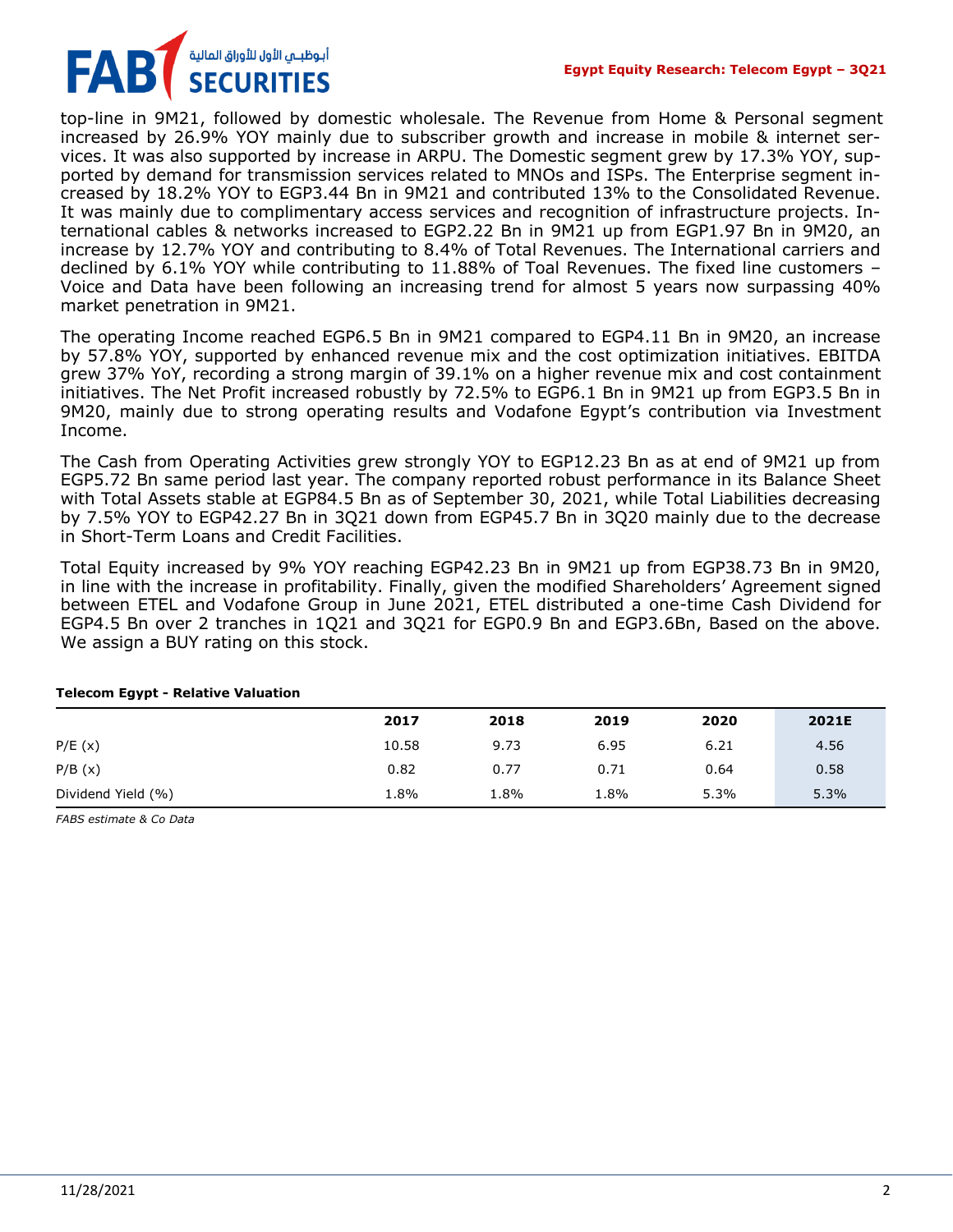## **Telecom Egypt-P&L**

أبوظبـي الأول للأوراق المالية<br>SECURITIES

**FAB** 

| EGP mm                             | 3Q20   | <b>2Q21</b> | 3Q21     | 3Q21F    | Var.     | YOY Ch    | QOQ Ch   | 2020      | 2021F     | Change    |
|------------------------------------|--------|-------------|----------|----------|----------|-----------|----------|-----------|-----------|-----------|
| Operating Revenue                  | 7,402  | 8,974       | 9,006    | 9,153    | $-1.6%$  | 21.7%     | 0.4%     | 31,912    | 35,694    | 11.9%     |
| Operating costs                    | -4,699 | -5,245      | $-5,065$ | $-5,309$ | $-4.6%$  | 7.8%      | $-3.4%$  | $-19,663$ | $-20,510$ | 4.3%      |
| Gross profit                       | 2,703  | 3,729       | 3,941    | 3,844    | 2.5%     | 45.8%     | 5.7%     | 12,249    | 15,184    | 24.0%     |
| Selling & overhead expenses        | -1,383 | -1,697      | $-1,877$ | $-1,730$ | 8.5%     | 35.7%     | 10.6%    | $-6,281$  | $-6,835$  | 8.8%      |
| Net operating revenue (others)     | 68     | 61          | 106      | 73       | 44.3%    | 54.9%     | 73.4%    | -70       | 540       | <b>NM</b> |
| <b>Operating profit</b>            | 1,388  | 2,093       | 2,170    | 2,188    | $-0.8%$  | 56.3%     | 3.7%     | 5,898     | 8,889     | 50.7%     |
| Income from Associates             | 558    | 613         | 753      | 632      | 19.2%    | 34.9%     | 22.8%    | 2,206     | 3,110     | 41.0%     |
| Net Finance income/(cost)          | -46    | $-347$      | $-161$   | $-357$   | $-54.8%$ | <b>NM</b> | $-53.5%$ | $-1,480$  | $-852$    | $-42.4%$  |
| <b>Profit before zakat</b>         | 1,901  | 2,360       | 2,762    | 2,462    | 12.2%    | 45.3%     | 17.0%    | 6,625     | 11,148    | 68.3%     |
| Zakat                              | -426   | $-612$      | $-534$   | $-631$   | $-15.4%$ | 25.2%     | $-12.8%$ | $-1,767$  | $-2,756$  | 56.0%     |
| <b>Profit before N-C interests</b> | 1,474  | 1,748       | 2,228    | 1,831    | 21.7%    | 51.1%     | 27.5%    | 4,858     | 8,391     | 72.8%     |
| Non-controlling interests          | $-1$   | $-1.7$      | $-1.3$   | $-1.8$   | $-26.5%$ | 77.9%     | $-22.9%$ | $-7$      | -6        | $-2.6%$   |
| <b>Profit attributable</b>         | 1,474  | 1,746       | 2,227    | 1,830    | 21.7%    | 51.1%     | 27.5%    | 4,851     | 8,385     | 72.9%     |

*FABS estimate & Co Data*

## **Telecom Egypt - Margins**

| EGP mm     | 3020  | <b>2Q21</b> | 3Q21  | YOY Ch | 000 Ch | 2020  | 2021F | Change |
|------------|-------|-------------|-------|--------|--------|-------|-------|--------|
| <b>GPM</b> | 36.5% | 41.6%       | 43.8% | 724    | 220    | 38.4% | 38.2% | -18    |
| OPM        | 18.8% | 23.3%       | 24.1% | 534    | 77     | 18.5% | 19.5% | 99     |
| Net margin | 19.9% | 19.5%       | 24.7% | 482    | 527    | 15.2% | 16.6% | 138    |

*FABS estimate & Co Data*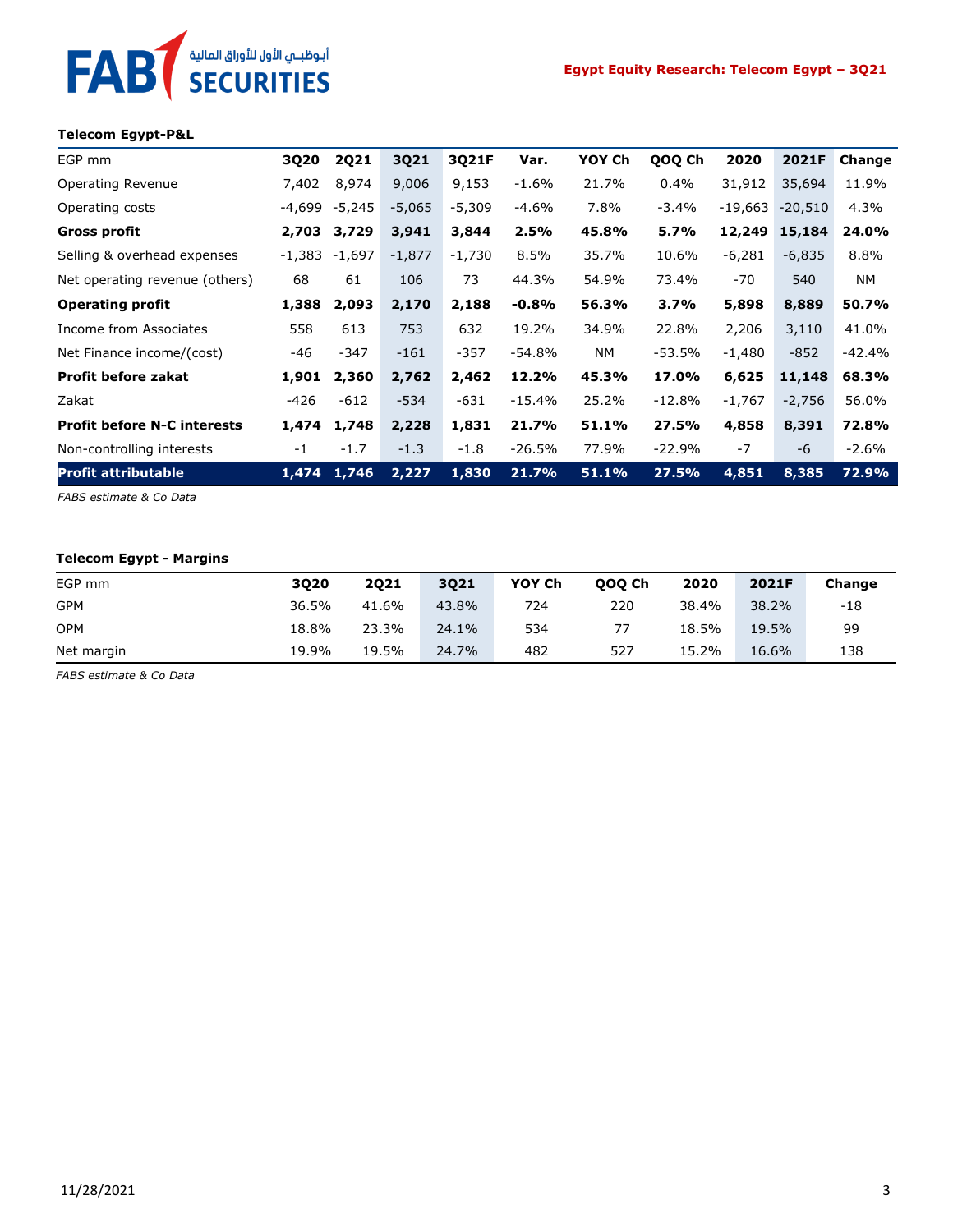## **Research Rating Methodology:**

| Rating            | Upside/Downside potential    |  |  |
|-------------------|------------------------------|--|--|
| <b>BUY</b>        | Higher than $+15%$           |  |  |
| <b>ACCUMULATE</b> | Between $+10\%$ to $+15\%$   |  |  |
| <b>HOLD</b>       | Lower than $+10\%$ to $-5\%$ |  |  |
| <b>REDUCE</b>     | Between -5% to -15%          |  |  |
| <b>SELL</b>       | Lower than -15%              |  |  |

## **FAB Securities Contacts:**

### **Research Analysts**

| Ahmad Banihani<br>Shiv Prakash                   | +971-2-6161629<br>$+971 - 2 - 6161628$ | ahmad.banihani@Bankfab.com<br>shiv.prakash@Bankfab.com |
|--------------------------------------------------|----------------------------------------|--------------------------------------------------------|
| <b>Sales &amp; Execution</b>                     |                                        |                                                        |
| Abu Dhabi Head Office                            |                                        |                                                        |
| <b>Trading Desk</b>                              | $+971 - 2 - 6161700/1$                 |                                                        |
|                                                  | +971-2-6161777                         |                                                        |
| <b>Institutional Desk</b><br>Sales and Marketing | +971-4-4245765<br>+971-2-6161703       | Online Trading Link                                    |

## **DISCLAIMER**

This report has been prepared by FAB Securities (FABS), which is authorised by the UAE Securities and Commodities Authority, licensing registration number 604002, and is a member of the Abu Dhabi Securities Exchange and Dubai Financial Market. The information, opinions and materials contained in this report are provided for information purposes only and are not to be used, construed, or considered as an offer or the solicitation of an offer or recommendation to sell or to buy or to subscribe for any investment security or other financial instrument. The information, opinions and material in this report have been obtained and derived from publicly available information and other sources considered reliable without being independently verified for their accuracy or completeness. FABS gives no representation or warranty, express or implied, as to the accuracy and completeness of information and opinions expressed in this report. Opinions expressed are current as of the original publication date appearing on the report only and the information, including the opinions contained herein, are subject to change without notice. FABS is under no obligation to update this report. The investments referred to in this report might not be suitable for all recipients. Recipients should not base their investment decisions on this report and should make their own investigations, and obtain independent advice, as appropriate. Any loss or other consequences arising from the uses of material contained in this report shall be the sole and exclusive responsibility of the recipient and FABS accepts no liability for any such loss or consequence. The value of any investment could fall as well as rise and the investor may receive less than the original amount invested. Some investments mentioned in this report might not be liquid investments, which could be difficult to realise in cash. Some investments discussed in this report could be characterised by high level of volatility, which might result in loss. FABS owns the intellectual property rights and any other material contained in this report. No part of this report may be reproduced, utilised or modified in any form either in whole or in part or by any electronic, mechanical or other means, now known or hereafter invented, including photocopying and recording, or stored in any retrieval system without the prior consent of FABS in writing. While utmost care has been taken to ensure that the information provided is accurate and correct, neither FABS, nor its employees shall, in any way, be responsible for the contents. By accepting this document, the recipient agrees he/she has read the above disclaimer and to be bound by the foregoing limitations/restrictions.